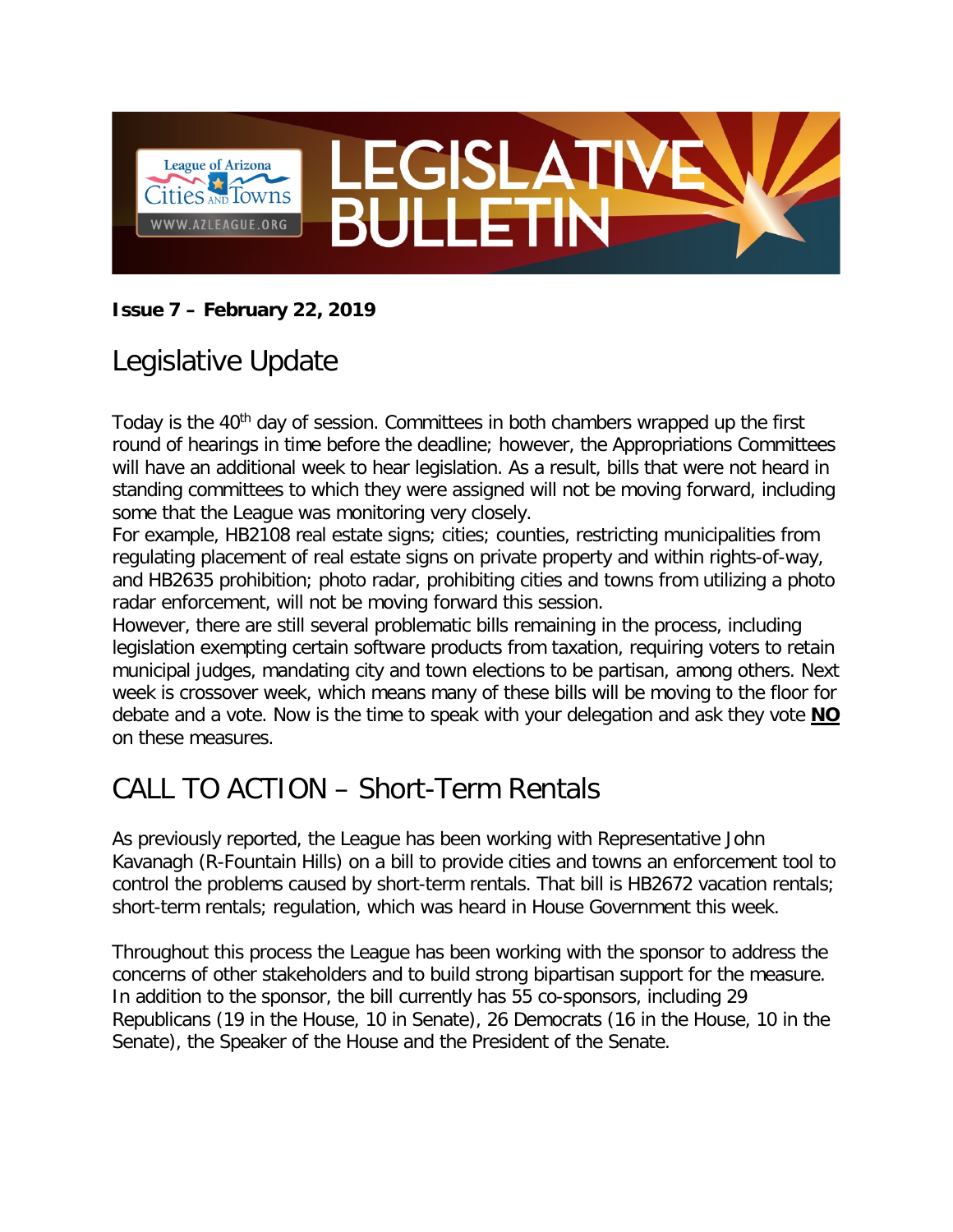During the hearing legislators and other stakeholders raised several concerns, most frequently the occupancy limits established by the bill, arguing that larger homes should be allowed a higher occupancy and that these restrictions would unduly harm responsible short-term rental owners. From the League's perspective, the most important provisions of the bill are: 1.) allowing cities and towns to receive, share internally, and use TPT license information about these properties and their owners; and 2.) having a forceful mechanism to stop bad actors from continuing to allow their transient renters to be a nuisance to the community. The League will continue to work with the sponsor and other stakeholders to ensure our members' top priorities are addressed but that we have the political support to ensure passage.

After a very lengthy discussion on the bill, it passed out of committee on a mixed vote of 8 ayes, 2 nays, and 1 legislator voting present. The League has agreed to work with the other stakeholders to address their concerns to alleviate the concerns that legislators expressed during committee. The League will be meeting with the legislators on the committee and other members of the House majority to continue building support.

**The League asks that you reach out to your House members and emphasize how important this legislation is to your community**. While we are confident that the final bill will be a reasonable compromise that provides substantial relief for cities and towns, we want to ensure a strong vote on the House floor as the bill continues to move through the process.

#### Distracted Driving

SB1165 S/E: texting while driving; prohibition, sponsored by Senator Kate Brophy McGee (R-Phoenix), passed the Senate Transportation and Public Safety Committee 7-1 on Wednesday. The committee members listened to testimony from victims of traffic accidents caused by distracted drivers – including the family of the Salt River Police officer who was struck and killed by a distracted driver while conducting a traffic stop. The League testified in support and provided for the committee's record letters of support signed by mayors from across the state.

The bill is an emergency measure that establishes a statewide hands-free law that bans holding a wireless device while driving, with certain exceptions. Drivers may operate their device by a single tap or swipe to activate a feature or while using hands-free features, such as talk-to-text or Bluetooth accessories. The law will establish an education period to expire in January 1, 2021 allowing drivers to adapt to the new requirements. During this time, law enforcement will only be issuing warnings for violations.

The bill will preempt local distracted driving ordinances; however, cities, towns and counties will have the option to continue enforcing their existing hands-free ordinances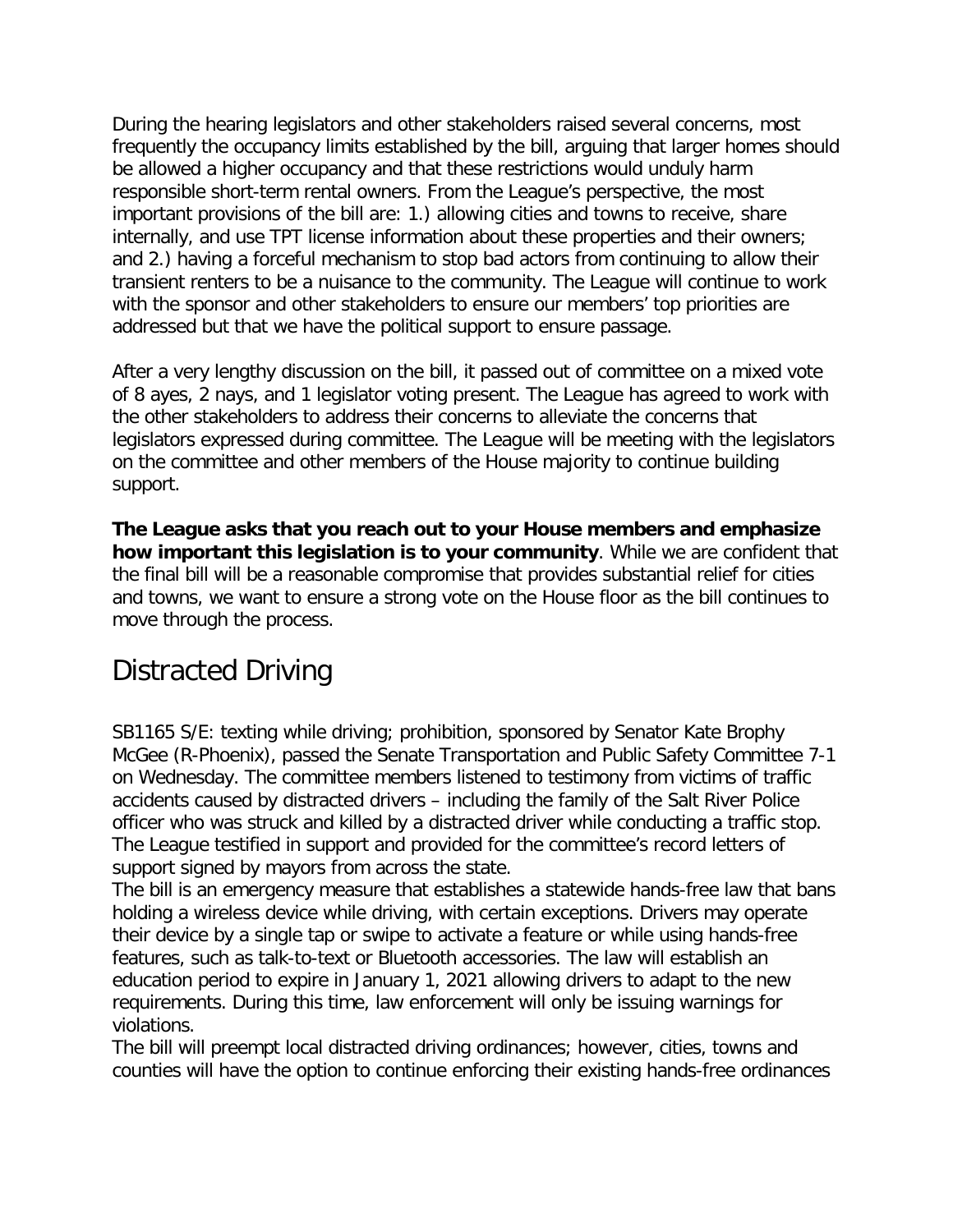and penalties until January 1, 2021 when the new state law and penalties take effect or amend their existing ordinance to mirror SB1165.

The bill has been assigned to a Rules Committee hearing next Monday and could soon move to the full Senate for debate and a vote.

# HURF Distribution

On Wednesday night the House Appropriations Committee considered HB2047; HURF distribution; cities, towns, counties, sponsored by Representative David Cook (R-Globe) that directs an initial \$18 million to rural counties and cities before calculating the additional funds based on the traditional formula.

The League testified in opposition, indicating that the root cause of the HURF funding problem is that the available pool of money is too small because the gas tax has not been raised since 1991. The current gas tax of 18 cents, adjusted for inflation, is 33 cents in today's dollars, and the purchasing power of the pool of HURF funds will continue to decline if not addressed. This year the League is supporting legislation proposed by Representative Noel Campbell (R-Prescott), HB2536 fuel; electric cars; hybrids; taxes that, among other provisions, would gradually increase the state's tax on gas and diesel sales, and thereafter be adjusted by changes in the GDP implicit price deflator.

Now that HURF sweeps have been eliminated in the Governor's proposed budget, rural and urban cities and counties would all be better served by addressing the lack of overall funds in HURF and HB2536 provides that solution. Unfortunately, HB2047 was voted out of committee 9-1.

#### Online Lodging Marketplace Collections

HB 2027: online lodging marketplace; local taxation, sponsored by Representative John Kavanagh (R-Fountain Hills), passed out of the House Ways and Means Committee Wednesday on a unanimous vote. The bill fixes a technical problem relating to the authority of the Department of Revenue to collect taxes from online lodging marketplace companies such as Airbnb and VRBO and remit them to cities and towns. Its next stop is the House Rules Committee.

#### Wayfair Implementation

The bill that implements the US Supreme Court's *Wayfair* decision in Arizona, HB 2702: TPT; marketplace facilitators; nexus, sponsored by Representative Ben Toma (R-Peoria), moved out of the House Ways and Means Committee on an 8-2 vote. The bill establishes an "economic nexus" for out of state sellers doing business in Arizona at 200 transactions or \$100,000 a year. Once an online seller crosses that line, they are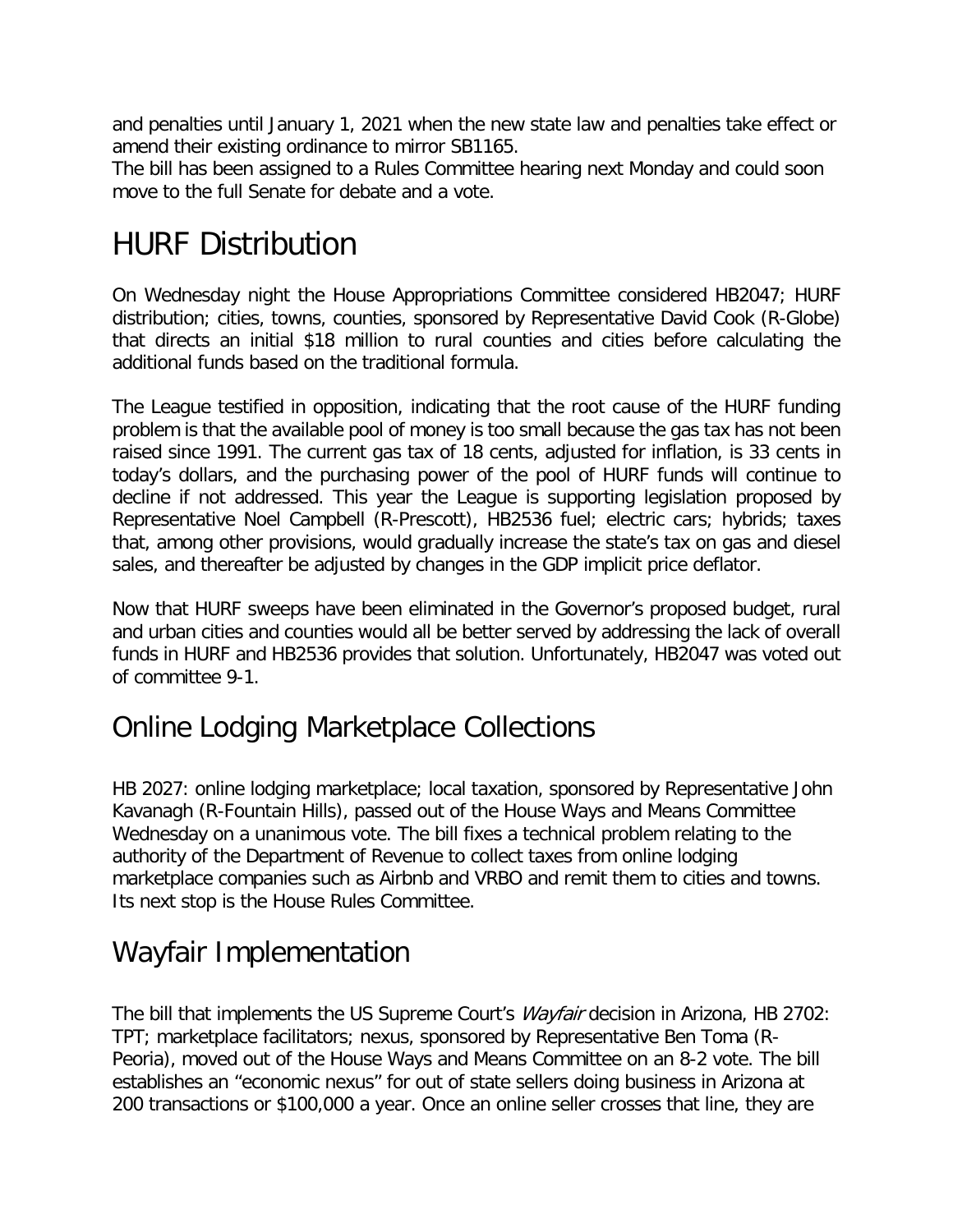required to collect state and local taxes on all future transactions. Most online sellers are already complying with this process under the previous "physical nexus" test. The bill provides for a single point of collection, the state Department of Revenue, and does not apply retroactively. In-state brick and mortar businesses, business organizations, shopping center operators and online sellers such as Amazon, all testified in support of the bill in committee. To further implement this decision, the Municipal Tax Code Commission met on Friday and adopted amendments to the Model City Tax Code that conform the MCTC definition of retail transactions with the state definition. The League thanks Rep. Toma for his leadership on this very important topic.

#### Municipal Food Tax

HB 2638: municipal tax; exemption; food, sponsored by Representative Shawnna Bolick (R-Phoenix), was approved by the House Ways and Means committee on a 6-4 vote. This version of the bill has a population threshold that means it would only apply to the City of Phoenix, which currently does not have a tax on food for home consumption, but it could be easily amended to apply to some or all other cities and towns. This tax is a critical source of revenue for many cities and towns, particularly in rural and tourist areas. The state does not tax food, so the rate of this tax is low, usually around \$1 in tax for every \$50 grocery sale. It provides more than \$115 million in revenue to cities and towns across the state. Please ask your House members to oppose this bill.

## Reconstruction Contracting/Land Deduction

On Wednesday morning the House Ways & Means Committee considered HB2357; reconstruction contracting; local tax; exemption, sponsored by Representative Ben Toma (R-Peoria). A mirror bill, SB1367; reconstruction contracting; local tax; exemption, sponsored by Senator J.D. Mesnard (R-Chandler), was heard Wednesday afternoon in Senate Finance Committee. The bills were originally drafted to address some issues developers had identified with a lack of clarity in the speculative builder section of the Model City Tax Code.

Over the past two weeks the League has met with proponents of the bill to identify their issues and understand the intent of the legislation. Through that process, the League identified that builders had been incorrectly assessed taxes on certain speculative builder projects and that we could resolve the industries' issues with some simple amendments at the Municipal Tax Code Commission (MTCC).

In addition to the changes where the League and proponents identified incorrect application, the builders also included language in the bill requiring cities to select Option N under the speculative builder code resulting in a 20% land deduction for each speculative builder property sale. The impact of this change for the cities and towns